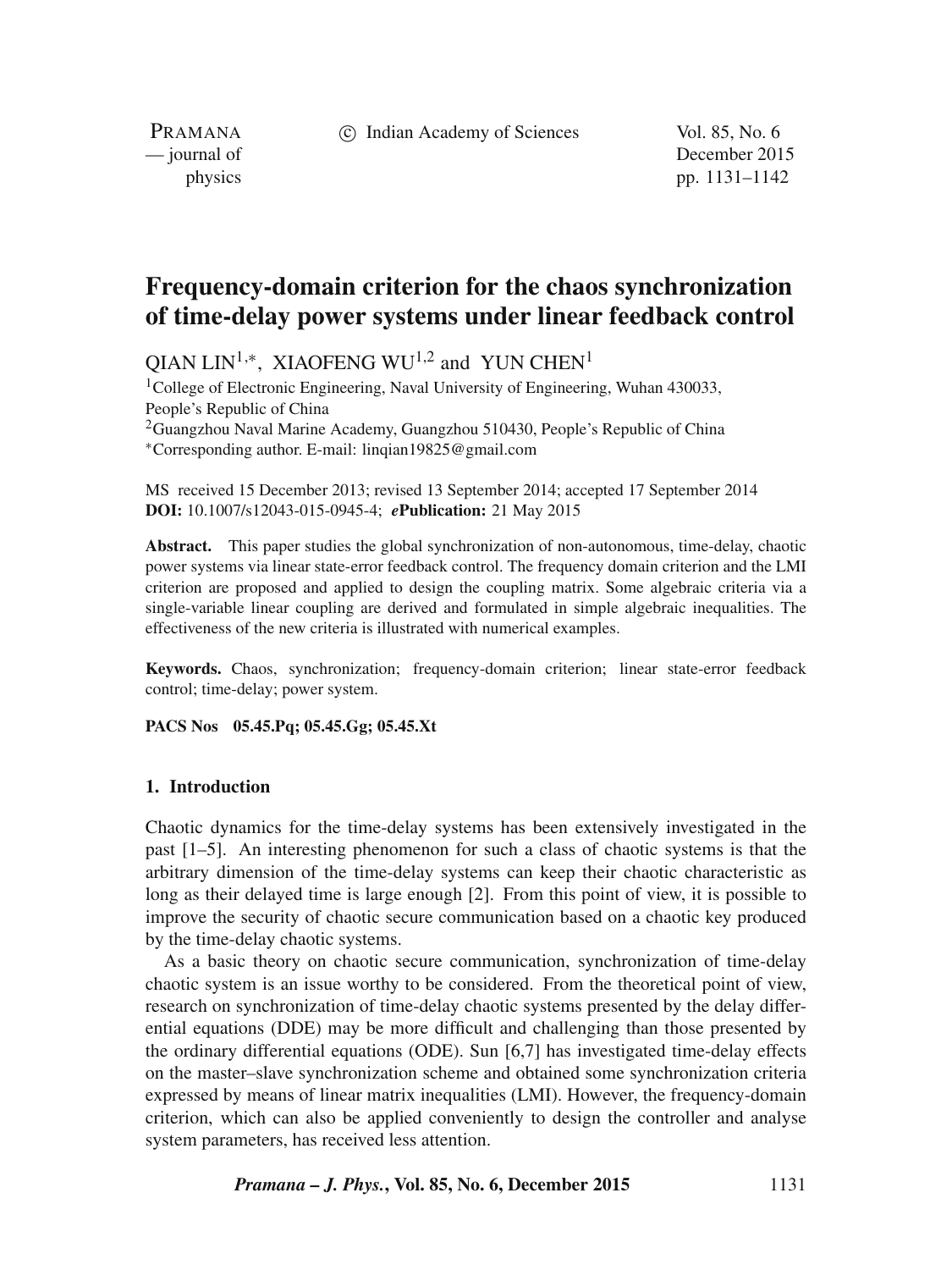## *Qian Lin, Xiaofeng Wu and Yun Chen*

The single-machine-infinite-bus (SMIB) system is a type of non-autonomous electrical power system which can be presented by either ODE or DDE [8]. Very recently, the synchronization of ODE power systems via a single-variable linear coupling has been investigated in [9]. However, the method of applying the Lyapunov stability theory to study the sufficient criterion for the synchronization of DDE power systems still remains an issue that needs to be solved.

We are thus motivated to study the frequency-domain criterion for the synchronization of DDE power systems via liner state-error feedback control. We verify that a very simple controller can be obtained using frequency-domain criterion and through an example we show that the controller obtained by the frequency-domain criterion is sharper than that obtained by the LMI criterion.

The paper is organized as follows. In §2, some definitions and lemmas are given. In §3, a master–slave feedback-controlled synchronization scheme is constructed and the global synchronization of such a scheme is converted to the global asymptotical stability of a corresponding dynamical error system. In §4, the new frequency-domain criterion and the LMI criterion are presented and applied to deduce the algebraic criterion. In §5, numerical examples are given to verify the effectiveness of the obtained results. Finally, §6 concludes the paper.

## **2. Definition and lemmas**

#### DEFINITION 1 [10]

The complex-valued function  $T(z)$  belongs to a class of strictly positive real functions (SPR),  $T(z) \in \{SPR\}$ , if for any real value of z, this function is real and if Re  $z \ge 0$ , then this function satisfies Re  $T(z) > 0$ .

*Lemma* 1 [11]*. The complex-valued function*  $T(z) \in \{SPR\}$ *, if and only if the following conditions are satisfied*:

- *(i) for real values of z, the function*  $T(z)$  *takes on real values only*;
- *(ii)* the function  $T(z)$  has no poles in  $Re\ z > 0$ ;
- *(iii)* on the imaginary semi-axis, the function  $T(z)$  can have only simple poles with *positi*v*e residues*;
- *(iv)* inequality Re  $T(j\omega) > 0$  *holds for* ∀ $\omega \in R \cup \{\infty\}$ *, where*  $j = \sqrt{-1}$ *.*

*Lemma* 2 *(MKY)* [10]*. Suppose*  $A \in \mathbb{R}^{n \times n}$ ,  $B \in \mathbb{R}^n$ ,  $F \in \mathbb{R}^n$ ,  $\text{Re }\lambda(A) < 0$ , and the *constant*  $r > 0$ *. Then for any real symmetric matrices*  $P \in \mathbb{R}^{n \times n}$  *and*  $D \in \mathbb{R}^{n \times n}$ *, and any vector*  $q \in \mathbb{R}^n$ , the following matrix equations

$$
\begin{cases}\nPA + A^T P = -qq^T - D, \\
PB - F = \sqrt{rq},\n\end{cases}
$$

*have solutions*  $P > 0$  *and*  $D > 0$  *if and only if* 

$$
T(z) = r + 2F^{T}A(z)^{-1}B \in \{SPR\},\,
$$

*where*  $A(z) = zI - A$ .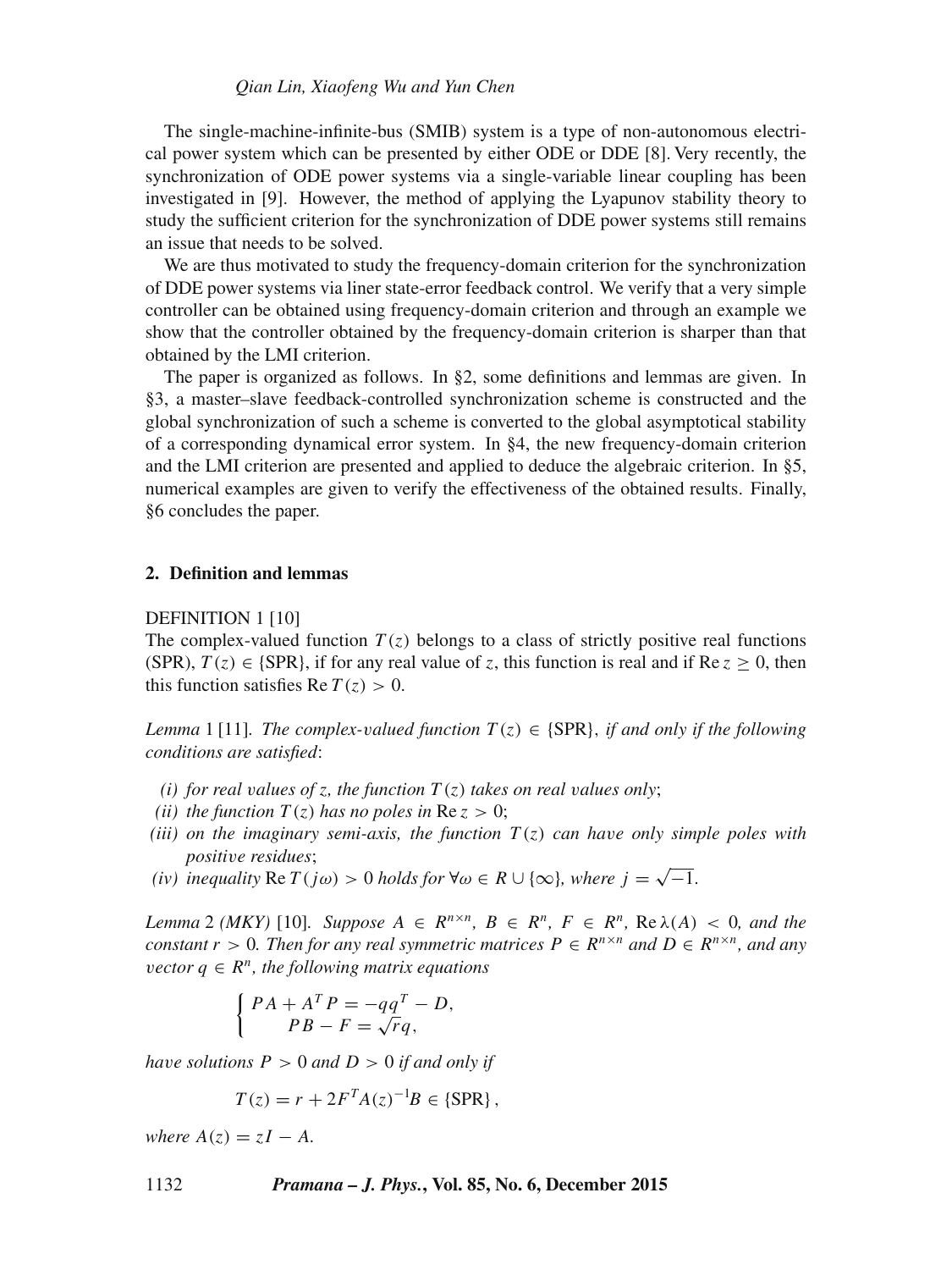*Lemma* 3. *Let* x*,* y*,* m*,* n *be real* v*ectors of appropriate dimensions and the constant*  $a > 0$ *, we have* 

$$
2x^T mn^T y \le ax^T mn^T x + y^T nn^T y/a.
$$

# **3. The global synchronization scheme**

The DDE power system can be described by [12]

$$
\dot{x} = Ax(t) + f(x(t), x(t - \tau)) + m(t),
$$
\n(1)

where 
$$
x = (x_1, x_2)^T \in R^2
$$
 and

$$
A = \begin{bmatrix} 0 & 1 \\ 0 & -c \end{bmatrix}, \quad m(t) = \begin{bmatrix} 0 \\ h \sin \omega t \end{bmatrix},
$$

$$
f(x(t), x(t-\tau)) = \begin{bmatrix} 0 \\ -\beta \sin x_1 + \xi \sin(Rx_1(t-\tau)) \end{bmatrix}.
$$
 (2)

Here, all the parameters c,  $\beta$ ,  $\omega$ ,  $\xi$ , h, R are positive constants. It is well known that such a DDE power system demonstrates the complex dynamics including chaos [12], as shown in figure 1.

Now, a master–slave synchronization scheme by using a linear state-error feedback controller  $u(t)$  to couple two SMIB power systems is constituted and formulated as

$$
\begin{cases}\n\text{Master: } \dot{x} = Ax(t) + f(x(t), x(t - \tau)) + m(t), \\
\text{Slave: } \dot{z} = Az(t) + f(z(t), z(t - \tau)) + m(t) + u(t), \\
\text{Controller: } u(t) = K(x(t) - z(t)),\n\end{cases} (3)
$$

where the state variables  $x, z \in \mathbb{R}^2$  and  $K \in \mathbb{R}^{2 \times 2}$  is a constant matrix, referred to as the counting matrix coupling matrix.



**Figure 1.** The master system with the parameters  $c = 0.5$ ,  $\beta = 1$ ,  $\omega = 1$ ,  $h = 2.34$ ,  $\xi = 0.03$ ,  $\tau = 1$ ,  $R = 2.65$  and the initial condition  $x(0) = (-6, 2.5)^T$ .

*Pramana – J. Phys.***, Vol. 85, No. 6, December 2015** 1133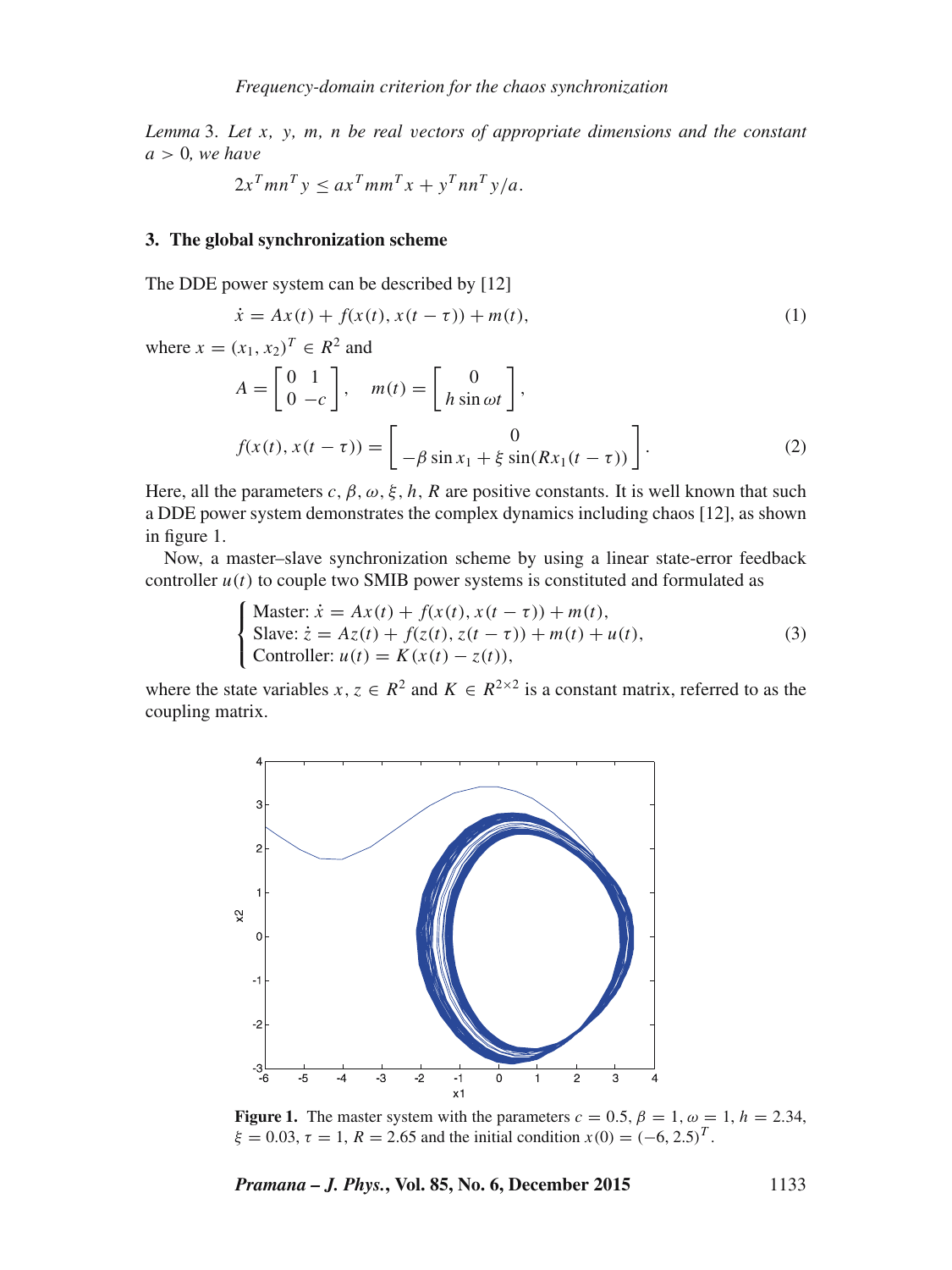The task here is to design a constant coupling matrix  $K$  such that for any initial conditions  $x(0)$  of the chaotic master system and any initial conditions  $z(0)$  of the slave system, the trajectories  $x(t)$  and  $z(t)$  satisfy

$$
\lim_{t \to \infty} ||x(t) - z(t)|| = 0. \tag{4}
$$

The description above is called the global chaos synchronization.

Defining a state-error vector  $e(t) = x(t) - z(t)$ , one can obtain a dynamical error system for scheme (3), as follows:

$$
\dot{e}(t) = (A - K + Q(t))e(t) + Q_1(t - \tau)e(t - \tau),
$$
\n(5)

where

$$
Q(t) = \begin{bmatrix} 0 & 0 \\ q(t) & 0 \end{bmatrix},\tag{6}
$$

$$
q(t) = -\beta(\sin x_1 - \sin z_1)/(x_1 - z_1)
$$
\n(7)

and

$$
Q_1(t-\tau) = \begin{bmatrix} 0 & 0 \\ q_1(t-\tau) & 0 \end{bmatrix},\tag{8}
$$

$$
q_1(t-\tau) = \xi(\sin(Rx_1(t-\tau)) - \sin(Rz_1(t-\tau)))(x_1(t-\tau) - z_1(t-\tau)).
$$
\n(9)

Clearly, the master–slave synchronization scheme (3) achieves global chaos synchronization in the sense of (4) provided that the error system (5) is globally asymptotically stable at  $e = 0$ .

#### **4. Main results**

First, for  $q(t)$  defined by (7) and  $q_1(t - \tau)$  defined by (9), one has [13]

$$
|q(t)| \leq \beta, \quad \forall t \geq 0 \tag{10}
$$

and

$$
|q_1(t - \tau)| \le \xi R, \quad \forall t \ge 0 \quad \text{and} \quad \tau \ge 0. \tag{11}
$$

**Theorem 1.** *Define the complex matrices*

$$
G(z) = zI - \left(A - K + HF^{T}\right),
$$

$$
W(z) = FT G-1(z) H,
$$

*where* z *is a complex* v*ariable, the* v*ectors*

$$
F = \left(\sqrt{\beta^2 + a^{-1}\xi^2 R^2}, 0\right)^T
$$
,  $H = \left(0, \sqrt{1 + a}\right)^T$ 

1134 *Pramana – J. Phys.***, Vol. 85, No. 6, December 2015**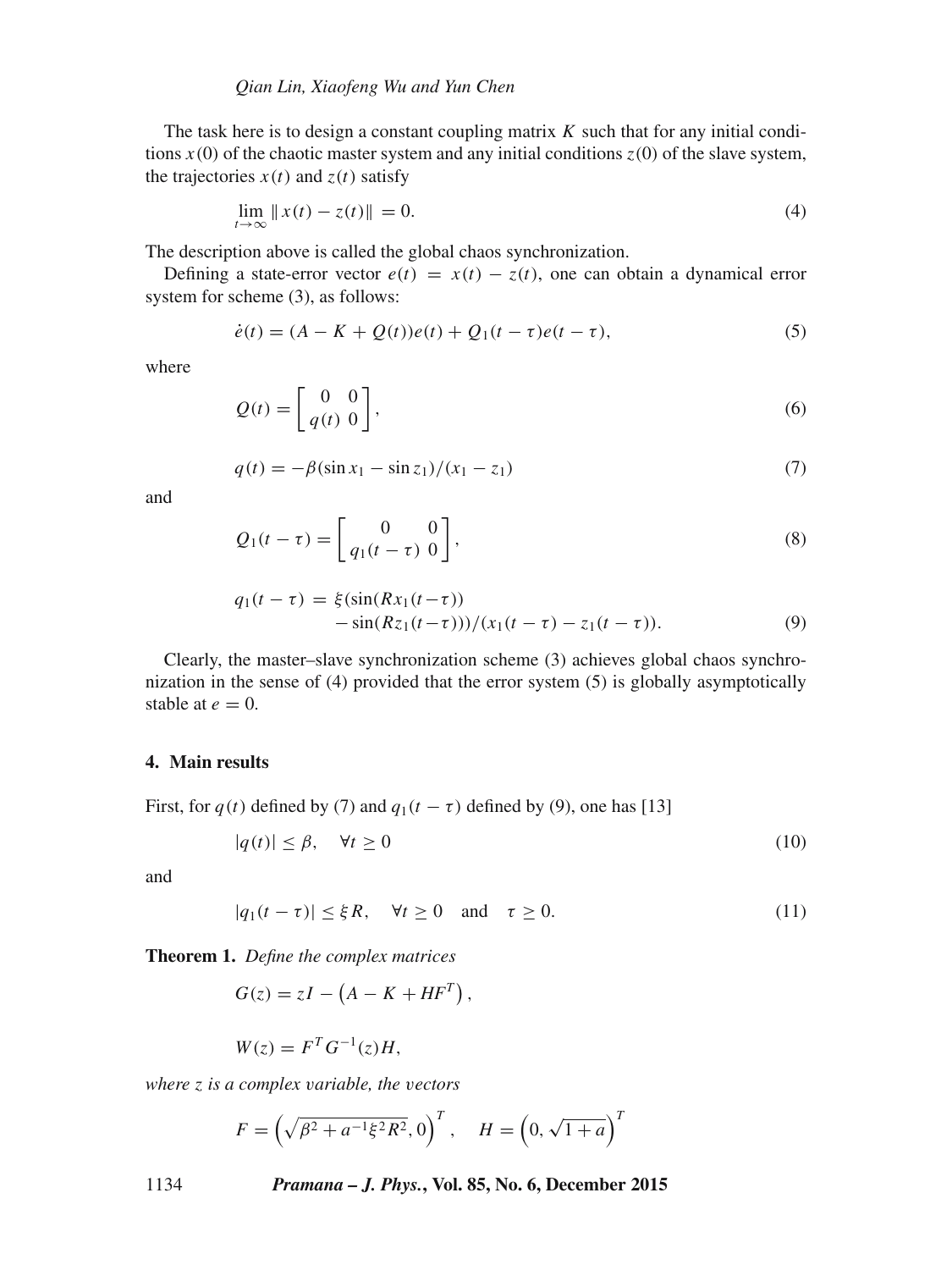*and* a *is a positi*v*e constant. Then the master–sla*v*e synchronization scheme* (3) *achie*v*es the global chaos synchronization pro*v*ided that*

$$
\operatorname{Re}\lambda(A - K + HF^T) < 0\tag{12}
$$

*and*

$$
1 + 2\operatorname{Re}W(j\omega) > 0, \quad \forall \omega \in R \cup \{\infty\},\tag{13}
$$

*where* <sup>λ</sup> (·) *denotes any eigen*v*alue of a real matrix,* Re (·) *is the real part of a complex variable and*  $j = \sqrt{-1}$ *.* 

*Proof.* Let  $L(t - \tau) = (q_1(t - \tau), 0), B = (0, 1)^T$ . Then  $Q_1(t - \tau) = BL(t - \tau)$ .<br>The error system (5) can thus be rewritten as The error system (5) can thus be rewritten as

$$
\dot{e}(t) = (A - K + Q(t))e(t) + BL(t - \tau)e(t - \tau).
$$
 (14)

Choose a Lyapunov–Krasovskii function candidate:

$$
V = e^{T} Pe + a^{-1} \int_{t-\tau}^{t} e^{T}(s) L^{T}(t-\tau) L(t-\tau) e(s) ds,
$$

where  $P = \text{diag}\{p_1, p_2\}$  with  $p_1 > 0$  and  $p_2 > 0$ .<br>By Lemma 3, the time derivative of V along the

By Lemma 3, the time derivative of  $V$  along the orbit of error system (14) equals

$$
\dot{V} = e^{T}(A - K + Q(t))^{T}Pe + e^{T}P(A - K + Q(t))e
$$
  
+2e<sup>T</sup>*PBL*(t -  $\tau$ )*e*(t -  $\tau$ ) +  $a^{-1}e^{T}L^{T}(t - \tau)L(t - \tau)e$   
- $a^{-1}e^{T}(t - \tau)L^{T}(t - \tau)L(t - \tau)e(t - \tau)$   
 $\leq e^{T}[(A - K + Q(t))^{T}P + P(A - K + Q(t))]e$   
+ $ae^{T}PB(PB)^{T}e + a^{-1}e^{T}L^{T}(t - \tau)L(t - \tau)e$   
+ $a^{-1}e^{T}(t - \tau)L^{T}(t - \tau)L(t - \tau)e(t - \tau)$   
- $a^{-1}e^{T}(t - \tau)L^{T}(t - \tau)L(t - \tau)e(t - \tau)$   
=  $e^{T}[(A - K)^{T}P + P(A - K) + Q^{T}(t)P + PQ(t)$   
+ $aPB(PB)^{T} + a^{-1}L^{T}(t - \tau)L(t - \tau)]e$ .

It follows from (10) that

$$
e^{T}[Q^{T}(t)P + PQ(t)]e = 2p_2q(t)e_1e_2 \leq q^2(t)e_1^2 + (p_2e_2)^2
$$
  

$$
\leq \beta^2e_1^2 + (p_2e_2)^2 = e^{T}[a^{-1}EE^{T} + PB(PB)^{T}]e,
$$

where

$$
E = \left(\sqrt{a}\beta, 0\right)^T.
$$

It follows from (11) that

$$
e^{T}\left[a^{-1}L^{T}(t-\tau)L(t-\tau)\right]e \leq e^{T}\left[a^{-1}CC^{T}\right]e,
$$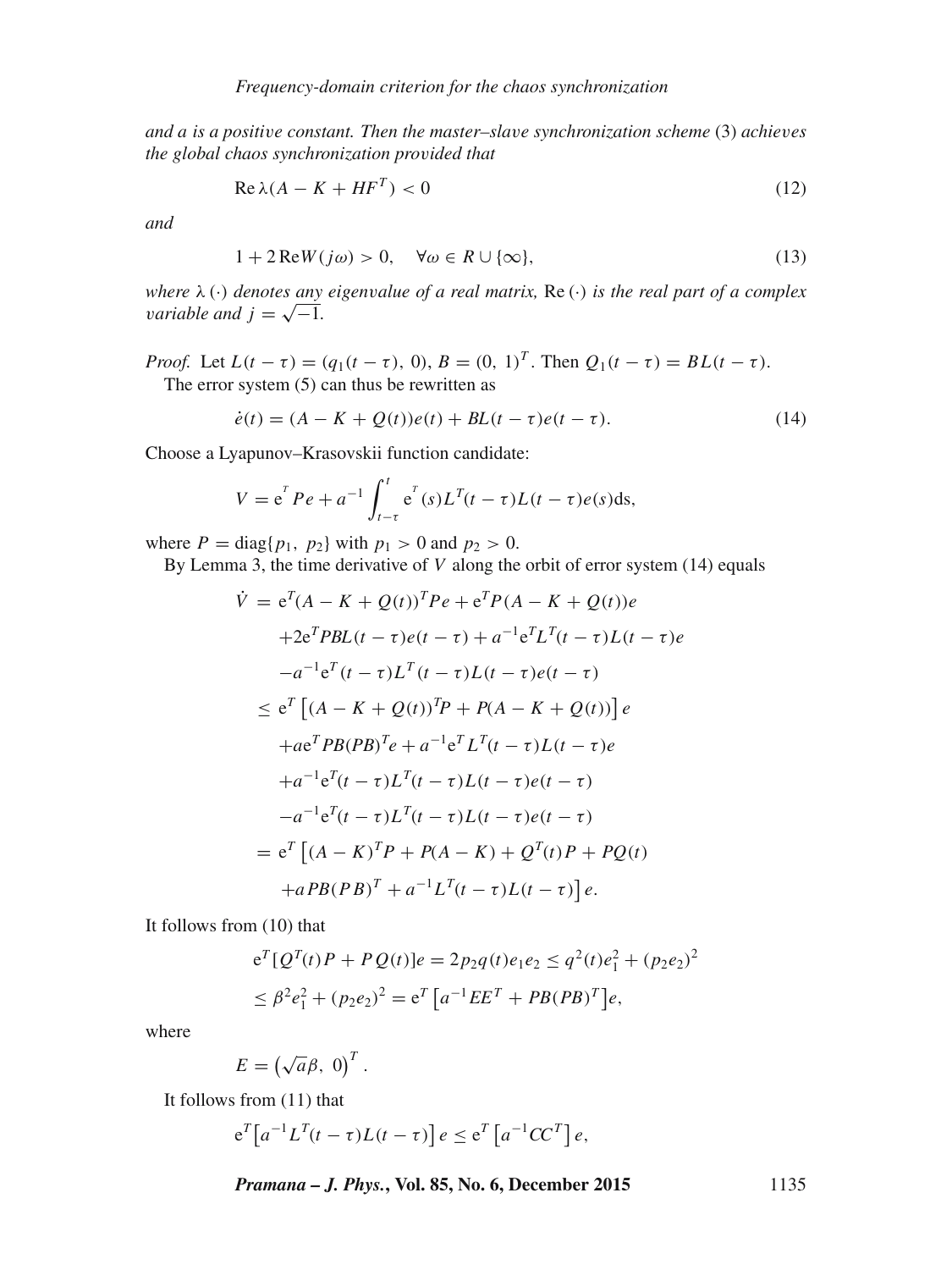where

$$
C = (\xi R, 0)^T.
$$

Thus, for any  $e \neq 0$ ,  $V(e) < 0$  provided that

$$
(A - K)^{T}P + P(A - K) + a^{-1}EE^{T}
$$
  
+  $PB(PB)^{T} + aPB(PB)^{T} + a^{-1}CC^{T} < 0.$  (15)

Therefore, inequality (15) is sufficient for the stability of the error system (14) at  $e = 0$ . Transform (15) as

$$
(A - K)^{T}P + P(A - K) + (1 + a)PB(PB)^{T}
$$
  
+ $a^{-1}(EE^{T} + CC^{T}) = -D,$  (16)

where  $D \in R^{2\times 2}$  is a symmetric positive definite matrix.<br>It is easily verified that  $a^{-1}(EF^T + CC^T) = EF^T$  and

It is easily verified that  $a^{-1}(EE^T + CC^T) = FF^T$  and  $(1+a)PB(PB)^T = PH(PH)^T$ .<br>
unality (16) can thus be rewritten as Equality (16) can thus be rewritten as

$$
(A - K + HF)^{T}P + P(A - K + HF) = -(PH - F)(PH - F)^{T} - D,
$$

or, equivalently,

$$
\begin{cases} P(A - K + HF^{T}) + (A - K + HF^{T})^{T}P = -qq^{T} - D, \\ PH - F = q. \end{cases}
$$
 (17)

By Lemma 2, one knows that the matrix eqs (17) have resolutions  $P > 0$  and  $D > 0$  if d only if the function and only if the function

$$
T(z) = 1 + 2FG^{-1}(z)H \in \{SPR\}.
$$

It follows from (12) that the function  $T(z)$  does not have any pole in Re  $z > 0$ . By mma 1 we know that  $T(z) \in \{SPR\}$  if and only if inequality (13) is satisfied. This Lemma 1 we know that  $T(z) \in \{SPR\}$ , if and only if, inequality (13) is satisfied. This completes the proof completes the proof.

The following theorem also gives a criterion for the global synchronization of the master–slave synchronization scheme (3), which is formulated in linear matrix inequality (LMI).

**Theorem 2** [6]. *If there exists a symmetric positive definite matrix*  $P \in R^{2\times 2}$ , *a constant* a > 0 and a constant coupling matrix  $K \in R^{2 \times 2}$  such that for any  $t > 0$  and any  $\tau > 0$ ,

$$
(A - K + Q(t))^{T} P + P(A - K + Q(t))
$$
  
+ $a P^{T} P + a^{-1} Q_{1}^{T} (t - \tau) Q_{1} (t - \tau) < 0,$  (18)

*then the master*–*sla*v*e synchronization scheme* (3) *achie*v*es global chaos synchronization*

*Remark* 1*.* Both the frequency domain criteria (12) and (13) and the LMI criterion (18) can be applied to design the coupling matrix  $K \in R^{2\times 2}$  for global chaos synchronization in the sense of (4). In what follows, some synchronization criteria of the scale inequalities will be derived from (12), (13) and (18) respectively for the coupling matrix  $K =$ diag{k, 0}, which implies that only a pair of state variables  $(x_1, z_1)$  of the master–slave systems are linearly fed into the first differential equation of the slave system.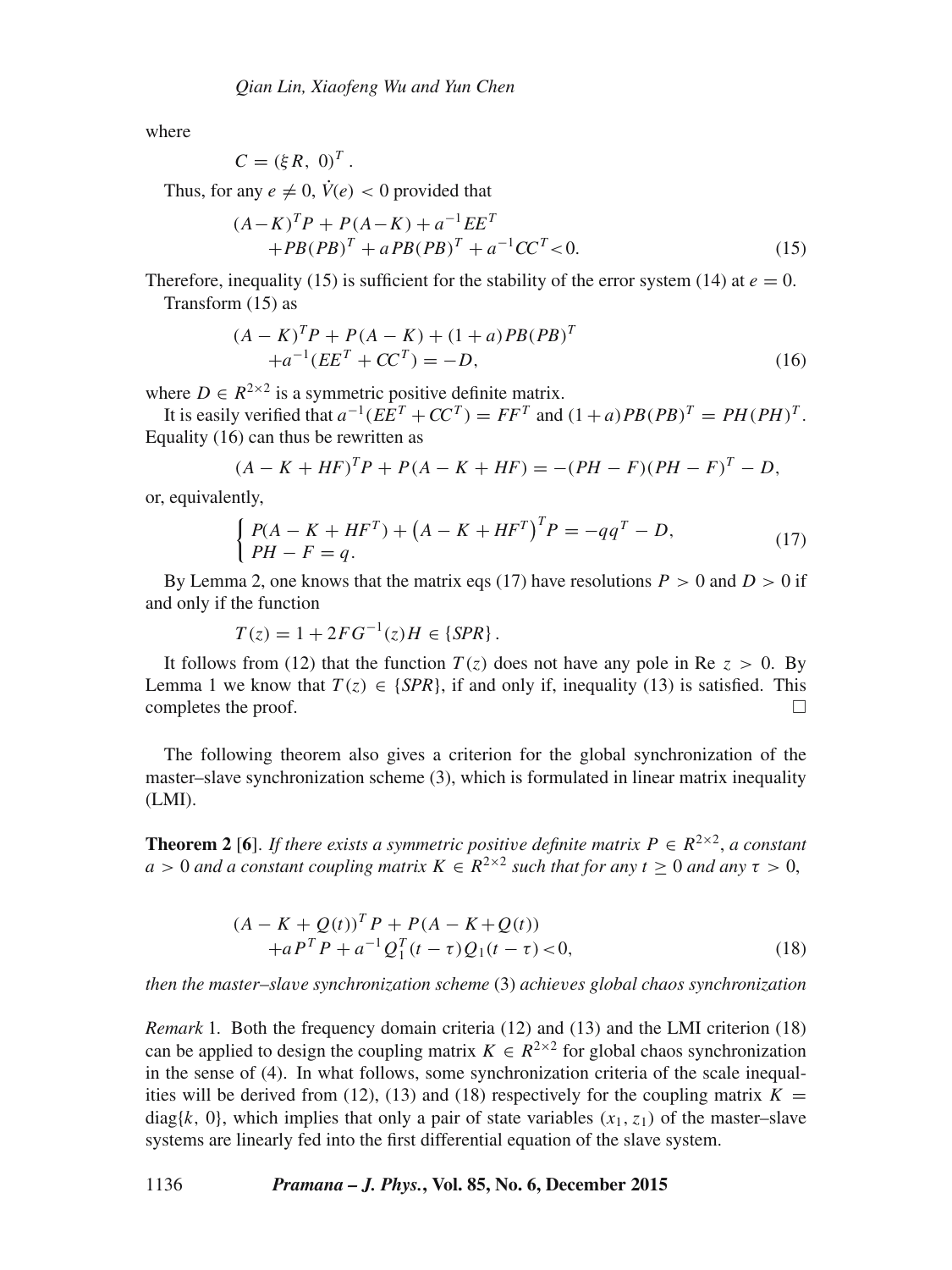# PROPOSITION 1

*If there exists a single-variable coupling matrix*  $K = \text{diag}\{k, 0\}$  *such that* 

$$
k > g (a) = \begin{cases} \max \left\{ \sqrt{2(1+a)\left(\beta^2 + a^{-1}\xi^2 R^2\right) - 2\sqrt{(1+a)\left(\beta^2 + a^{-1}\xi^2 R^2\right)} - c^2}, \\ \sqrt{(1+a)\left(\beta^2 + a^{-1}\xi^2 R^2\right)}/c \right\}, & \text{if } 2(1+a)\left(\beta^2 + a^{-1}\xi^2 R^2\right) \\ -2\sqrt{(1+a)\left(\beta^2 + a^{-1}\xi^2 R^2\right)} / c, & \text{others,} \end{cases}
$$
(19)

*then the master–sla*v*e synchronization scheme* (3) *achie*v*es global chaos synchronization.*

*Proof.* Choosing  $K = \text{diag}\{k, 0\}$ , the eigenvalues  $\lambda$  of the matrix  $A - K + HF^{T}$  can be obtained from

$$
\left|\lambda I - \left(A - K + HF^{T}\right)\right|
$$
  
= 
$$
\left| -\sqrt{(1+a)\left(\beta^{2} + a^{-1}\xi^{2}R^{2}\right)} \frac{-1}{\lambda + c} \right|
$$
  
= 
$$
\lambda^{2} + (k + c)\lambda + kc - \sqrt{(1+a)\left(\beta^{2} + a^{-1}\xi^{2}R^{2}\right)} = 0.
$$

By Hurwitz criterion, we know that  $\text{Re }\lambda(A - K + HF^T) < 0$ , if and only if,

$$
\begin{cases}\n k + c > 0, \\
 kc - \sqrt{(1 + a)\left(\beta^2 + a^{-1}\xi^2 R^2\right)} > 0.\n\end{cases}
$$
\n<sup>(20)</sup>

Obviously, inequalities (20) hold if

$$
k > \frac{1}{c}\sqrt{(1+a)\left(\beta^2 + a^{-1}\xi^2 R^2\right)},
$$
\n(21)

is satisfied.

Again,

$$
W(z) = FT G-1(z) H
$$
  
=  $\left(\sqrt{\beta^2 + a^{-1} \xi^2 R^2} \ 0\right) \left(\frac{z + k}{\sqrt{(1+a)(\beta^2 + a^{-1} \xi^2 R^2)}} z + c\right)^{-1} \left(\sqrt{1+a}\right)$   
=  $\frac{(1+a)(\beta^2 + a^{-1} \xi^2 R^2)}{z^2 + (k+c)z + kc - \sqrt{(1+a)(\beta^2 + a^{-1} \xi^2 R^2)} \beta}.$ 

By letting

$$
\Omega = \left[kc - \sqrt{(1+a)\left(\beta^2 + a^{-1}\xi^2 R^2\right)} - \omega^2\right]^2 + (k+c)^2 \omega^2,
$$

*Pramana – J. Phys.***, Vol. 85, No. 6, December 2015** 1137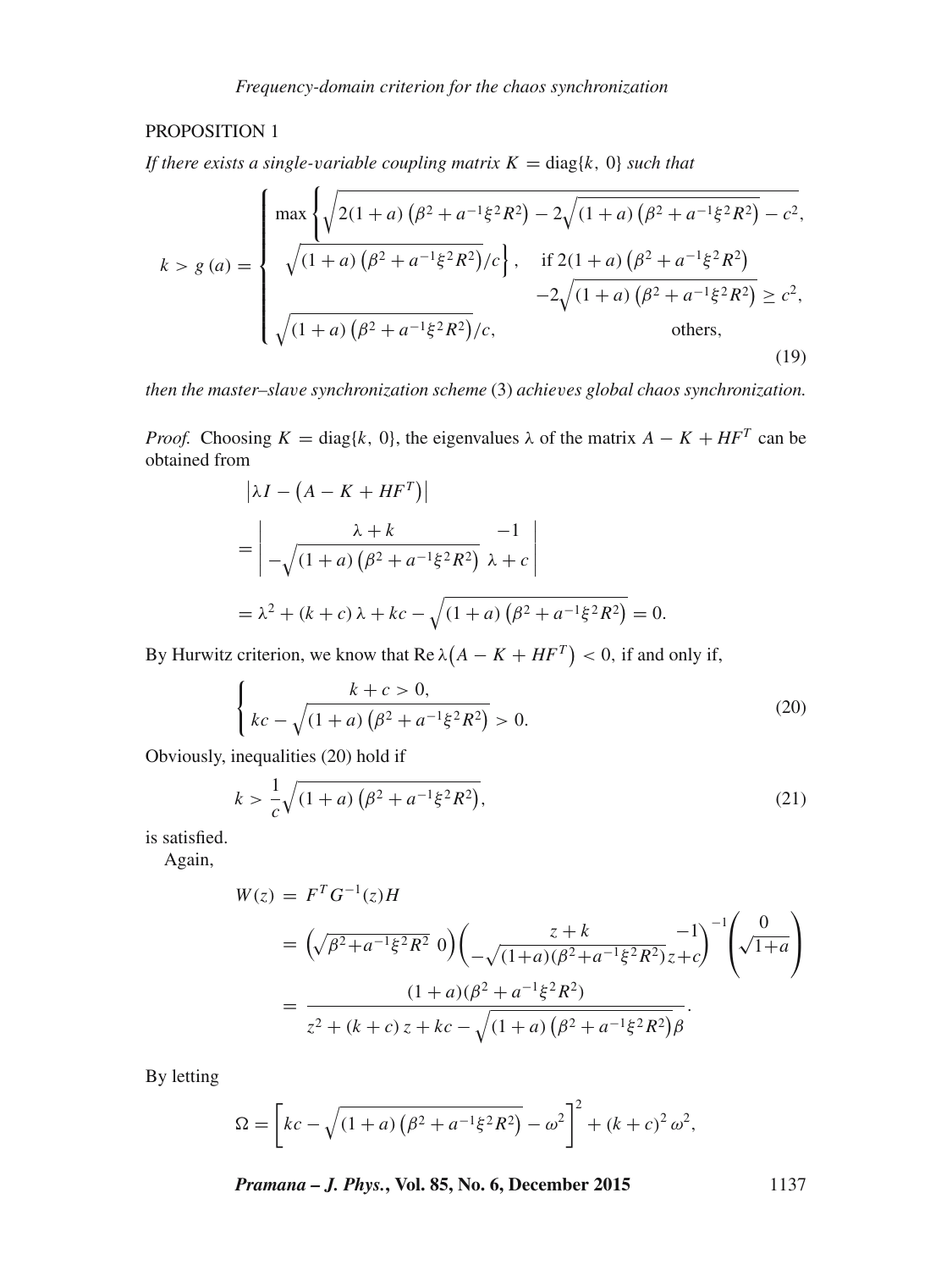one can obtain that

$$
1 + 2 \operatorname{Re} W(j\omega)
$$
  
=  $\frac{1}{\Omega} \times (\omega^4 + (k^2 + c^2 - 2(1 + a) (\beta^2 + a^{-1}\xi^2 R^2))$   
+  $2\sqrt{(1 + a) (\beta^2 + a^{-1}\xi^2 R^2)}) \omega^2$   
+  $(kc - \sqrt{(1+a) (\beta^2 + a^{-1}\xi^2 R^2)})^2$   
+  $2(1+a) (\beta^2 + a^{-1}\xi^2 R^2) (kc - \sqrt{(1+a) (\beta^2 + a^{-1}\xi^2 R^2)}) )$ 

It is clear that  $1 + 2 \text{Re } W(j\omega) > 0$ ,  $\forall \omega \in R \cup \{\infty\}$ , if

$$
k^{2} + c^{2} - 2(1+a)\left(\beta^{2} + a^{-1}\xi^{2}R^{2}\right) + 2\sqrt{(1+a)\left(\beta^{2} + a^{-1}\xi^{2}R^{2}\right)} > 0 \tag{22}
$$

and

$$
kc - \sqrt{(1+a)\left(\beta^2 + a^{-1}\xi^2 R^2\right)} > 0.
$$
\n(23)

Therefore, it follows from Theorem 1 that the master–slave synchronization scheme (3) achieves global chaos synchronization if the inequalities (21) and (22) are satisfied simultaneously.

Again, the inequalities (21) and (22) hold if the condition (19) is satisfied. This completes the proof.  $\Box$ 

*Remark* 2. The synchronization condition (19) depends on the constant  $a > 0$ , which needed to be selected in applications. As presented in [14], a sharp criterion, which means the coupling coefficient  $k$  is as close as possible to the values determined by the necessary synchronization conditions (if any), is more valuable. Thus, to improve the sharpness of criterion (19), let us select the constant a such that  $g(a)$  defined by (19) is as small as possible.

Based on Lemma 3, we have

$$
\sqrt{(1+a)\left(\beta^2 + a^{-1}\xi^2 R^2\right)} = \sqrt{\beta^2 + a^{-1}\xi^2 R^2 + a\beta^2 + \xi^2 R^2}
$$
  
 
$$
\geq \sqrt{\beta^2 + 2\xi R\beta + \xi^2 R^2} = \beta + \xi R.
$$

Thus, the function  $g(a)$  defined by (9) can be minimized, which leads to a sharper criterion as follows.

#### PROPOSITION 2

*If there exists a single-variable coupling matrix*  $K = diag\{k, 0\}$  *such that* 

$$
k > \begin{cases} \max\left\{\sqrt{2(\beta + \xi R)^2 - 2(\beta + \xi R) - c^2}, \\ (\beta + \xi R)/c\right\}, & \text{if } 2(\beta + \xi R)^2 - 2(\beta + \xi R) \ge c^2, \\ (\beta + \xi R)/c, & \text{others}, \end{cases}
$$
(24)

*then the master–sla*v*e synchronization scheme* (3) *achie*v*es global chaos synchronization.*

The following algebraic criterion is derived from LMI criterion (18).

1138 *Pramana – J. Phys.***, Vol. 85, No. 6, December 2015**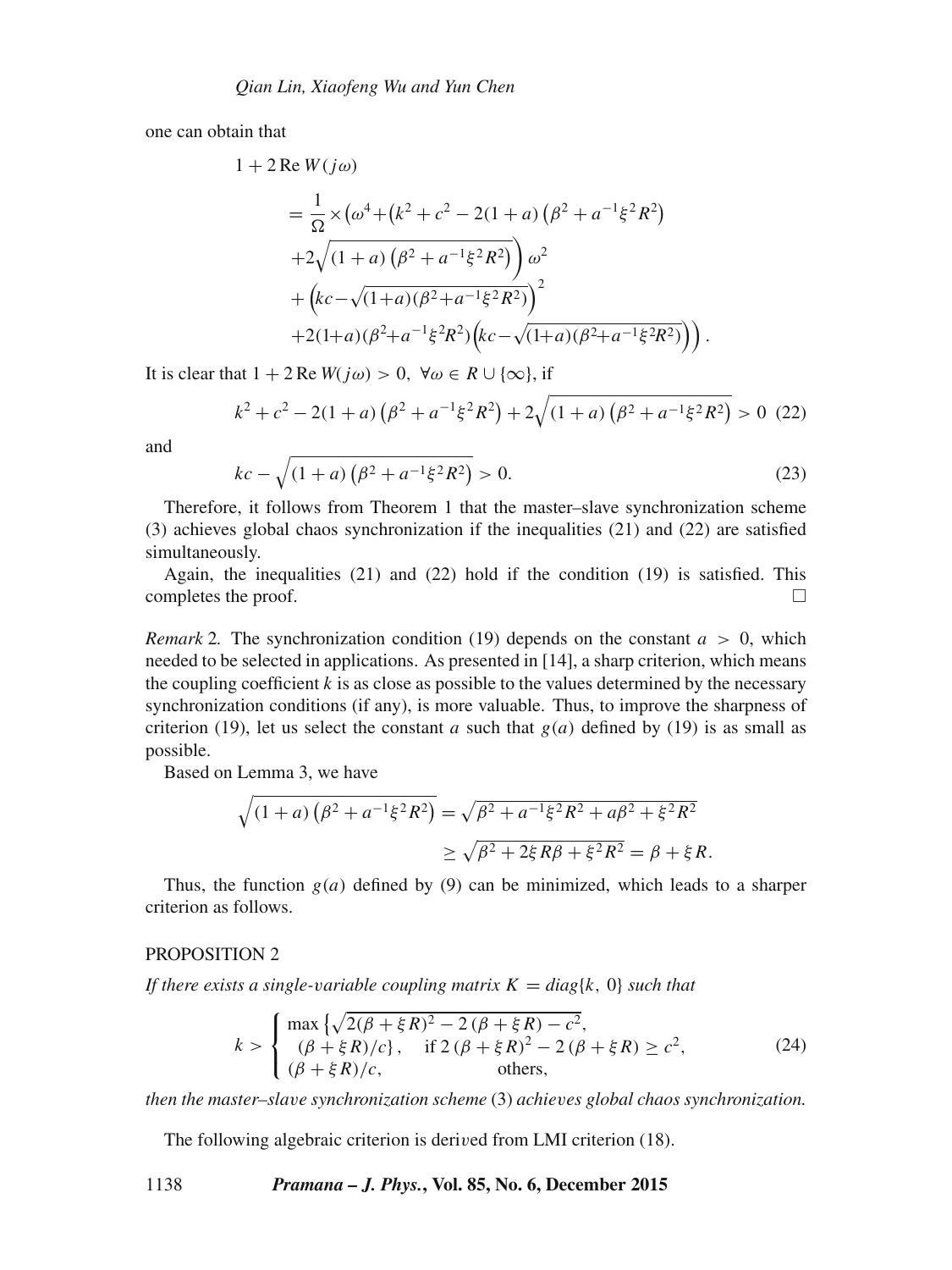# PROPOSITION 3

*If the single-variable coupling matrix*  $K = diag\{k, 0\}$  *is selected such that for the constants*  $a > 0$  *and*  $0 < \mu < 2c/a$ 

$$
k > g(\mu, a) = a/2 + (\xi^2 R^2)/(2a) + (1 + \mu \beta)^2/(4c\mu - 2a\mu^2),
$$
 (25)

*then the master–sla*v*e synchronization scheme* (3) *achie*v*es global synchronization.*

*Proof.* Take a positive definite matrix

$$
P = \text{diag}\{1, \mu\} \quad \text{with} \quad a > 0 \quad \text{and} \quad 0 < \mu < 2c/a,\tag{26}
$$

and then one has

$$
(A - K + Q(t))^T P + P(A - K + Q(t)) + aP^T P + a^{-1} Q_1 (t - \tau)^T Q_1 (t - \tau)
$$
  
= 
$$
\begin{bmatrix} -2k + a + a^{-1} q_1^2 (t - \tau) & 1 + \mu q(t) \\ 1 + \mu q(t) & -2c\mu + a\mu^2 \end{bmatrix}.
$$

The above symmetric matrix is negative definite if and only if, for any  $t \geq 0$  and any  $\tau > 0$ ,

$$
-2k + a + a^{-1}q_1^2(t - \tau) < 0 \tag{27}
$$

and

$$
\left(-2k+a+a^{-1}q_1^2(t-\tau)\right)\left(-2c\mu+a\mu^2\right) - (1+\mu q(t))^2 > 0. \tag{28}
$$

It follows from (10) and (11) that inequalities (27) and (28) hold, provided

$$
-2k + a + a^{-1}\xi^2 R^2 < 0\tag{29}
$$

and

$$
\left(-2k + a + a^{-1}\xi^2 R^2\right)\left(-2c\mu + a\mu^2\right) - (1 + \mu\beta)^2 > 0.
$$
 (30)

It is easily verified that for  $0 < \mu < 2c/a$ , inequalities (29) and (30) hold provided notion (25) is satisfied. This completes the proof condition (25) is satisfied. This completes the proof.  $\Box$ 

In order to improve the sharpness of criterion (25), let us select the constants  $\mu$  and a such that  $g(\mu, a)$  defined by (25) achieves the minimal value. To do so, calculate the first partial derivative of  $g(\mu, a)$  with respect to  $\mu$  and a as follows:

$$
\partial g(\mu, a)/\partial \mu = (1 + \mu \beta) (\mu \beta c + a\mu - c) / (\mu^2 (a\mu - 2c)^2),
$$
  

$$
\partial g(\mu, a)/\partial a = 1/2 - \xi^2 R^2 / 2a^2 + \mu^2 (1 + \mu \beta)^2 / (2(2c\mu - a\mu)^2).
$$

Let

$$
\left(\mu^*,\ a^*\right) = \left(\sqrt{c^2 + 1}/\left(\xi R + \beta\sqrt{c^2 + 1}\right),\ \xi R c/\sqrt{c^2 + 1}\right). \tag{31}
$$

It can be verified that  $\mu^*$  and  $a^*$  satisfy constraint (26), and

$$
(\partial g(\mu, a)/\partial \mu)(\mu^*, a^*) = (\partial g(\mu, a)/\partial a), (\mu^*, a^*) = 0.
$$

*Pramana – J. Phys.***, Vol. 85, No. 6, December 2015** 1139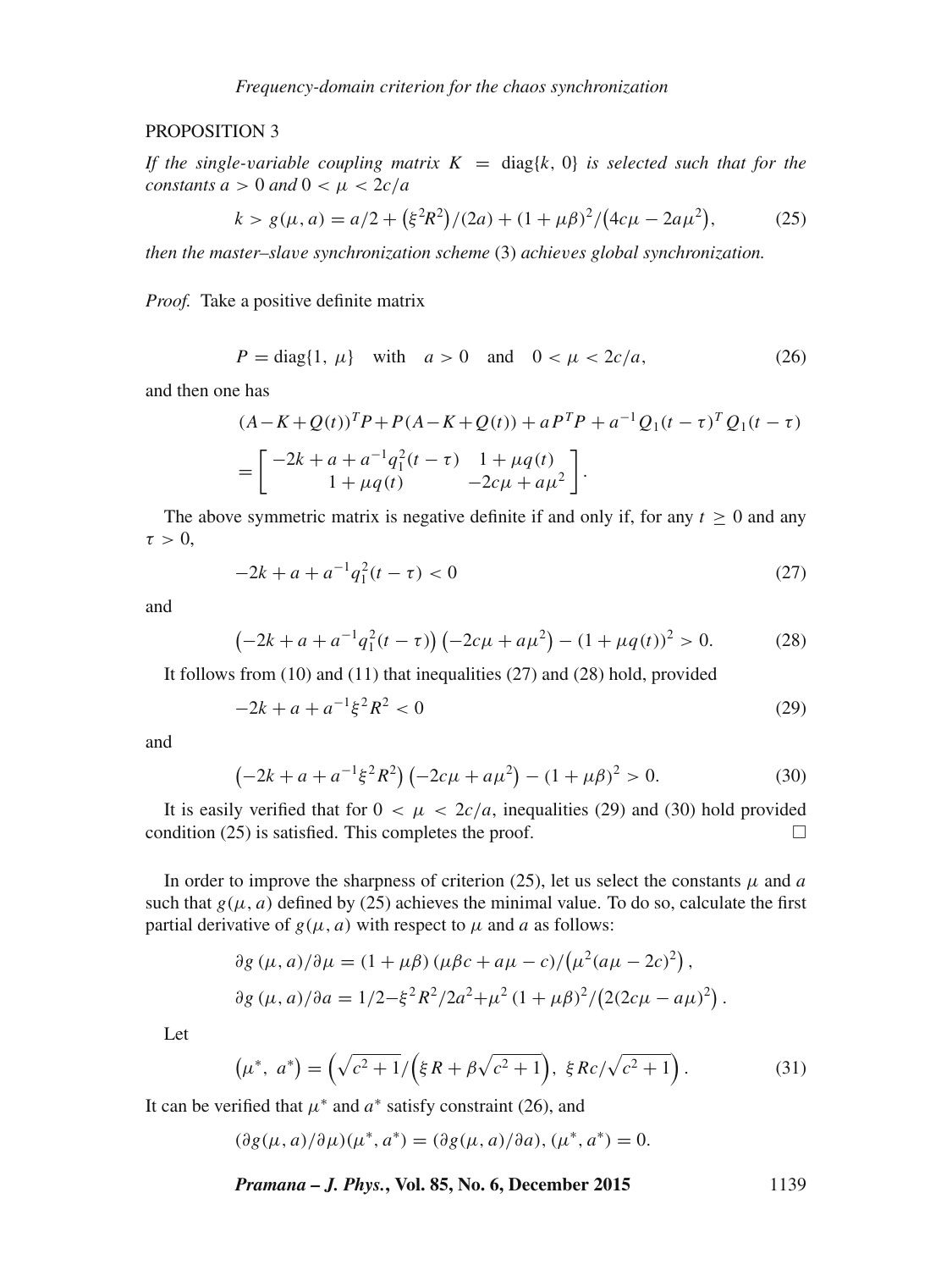Let us further observe that the corresponding second partial derivative:

$$
(\partial^2 g/\partial^2 a) (\mu^*, a^*) = (c^2 a^* + 2a^* + 2c^3 \beta + 2c\beta)/ (c^2 a^* (a^* + 2c\beta)) > 0,
$$
  
\n
$$
(\partial^2 g/\partial^2 \mu) (\mu^*, a^*) = (a^* + c\beta)^2 (c^3 \beta^2 + c\beta^2 + \xi^2 R^2 c + 2a^* \beta c^2
$$
  
\n
$$
+ 2a^* \beta)/ ((c^5 + c^3)(a^* + 2c\beta)) > 0,
$$
  
\n
$$
(\partial^2 g/\partial^2 a) (\mu^*, a^*) \times (\partial^2 g/\partial^2 \mu) (\mu^*, a^*) - (\partial^2 g/\partial a \partial \mu) (\mu^*, a^*)
$$
  
\n
$$
= (a^* + c\beta)^2 (c\xi^2 R^2 + 2a^* \beta c^2 + 2a^* \beta + \beta^2 c^3 + \beta^2 c)/ (c^5 a^* (a^* + c\beta)) > 0.
$$

Thus, the stationary point  $(\mu^*, a^*)$  is a unique minimal point of  $g(\mu, a)$  subject to conditions (26), and the corresponding minimal value  $g(\mu^*, a^*)$  is

$$
g(\mu^*, a^*) = \left(\xi R\sqrt{c^2 + 1} + \beta\right)/c,
$$

where  $\mu^*$  and  $a^*$  are determined by (31).

The above discussion can be summarized to yield a sharper algebraic synchronization criterion as follows.

## PROPOSITION 4

*If the single-variable coupling matrix*  $K = \text{diag}\{k, 0\}$  *is selected such that* 

$$
k > \left(\xi R\sqrt{c^2 + 1} + \beta\right)/c,\tag{32}
$$

*then the master–sla*v*e synchronization scheme* (3) *achie*v*es global synchronization*

Note that if  $\xi = 0$  the DDE power system can be presented by the ordinary differential equations (ODE) as follows:

$$
\dot{x} = Ax + f(x) + m(t),
$$
\n(33)

where  $x = (x_1, x_2)^T$  and

$$
A = \begin{bmatrix} 0 & 1 \\ 0 & -c \end{bmatrix}, \quad f(x) = \begin{bmatrix} 0 \\ -\beta \sin x_1 \end{bmatrix}, \quad m(t) = \begin{bmatrix} 0 \\ h \sin \omega t \end{bmatrix}.
$$

Form Proposition 4, the following corollary can be easily derived.

#### COROLLARY 1

*If the single-variable coupling matrix*  $K = \text{diag}\{k, 0\}$  *is selected such that* 

$$
k > \beta/c,\tag{34}
$$

*then two identical ODE power systems can achie*v*e global chaos synchronization.*

Obviously, criterion (34) is the same as Theorem 3 in [9].

#### **5. Numerical example**

Consider the master–slave synchronization scheme (3) where the parameters of the DDE power system are  $c = 0.5$ ,  $\beta = 1$ ,  $\omega = 1$ ,  $h = 2.45$ ,  $\xi = 0.03$ ,  $\tau = 1$  and  $R = 2.65$ .

1140 *Pramana – J. Phys.***, Vol. 85, No. 6, December 2015**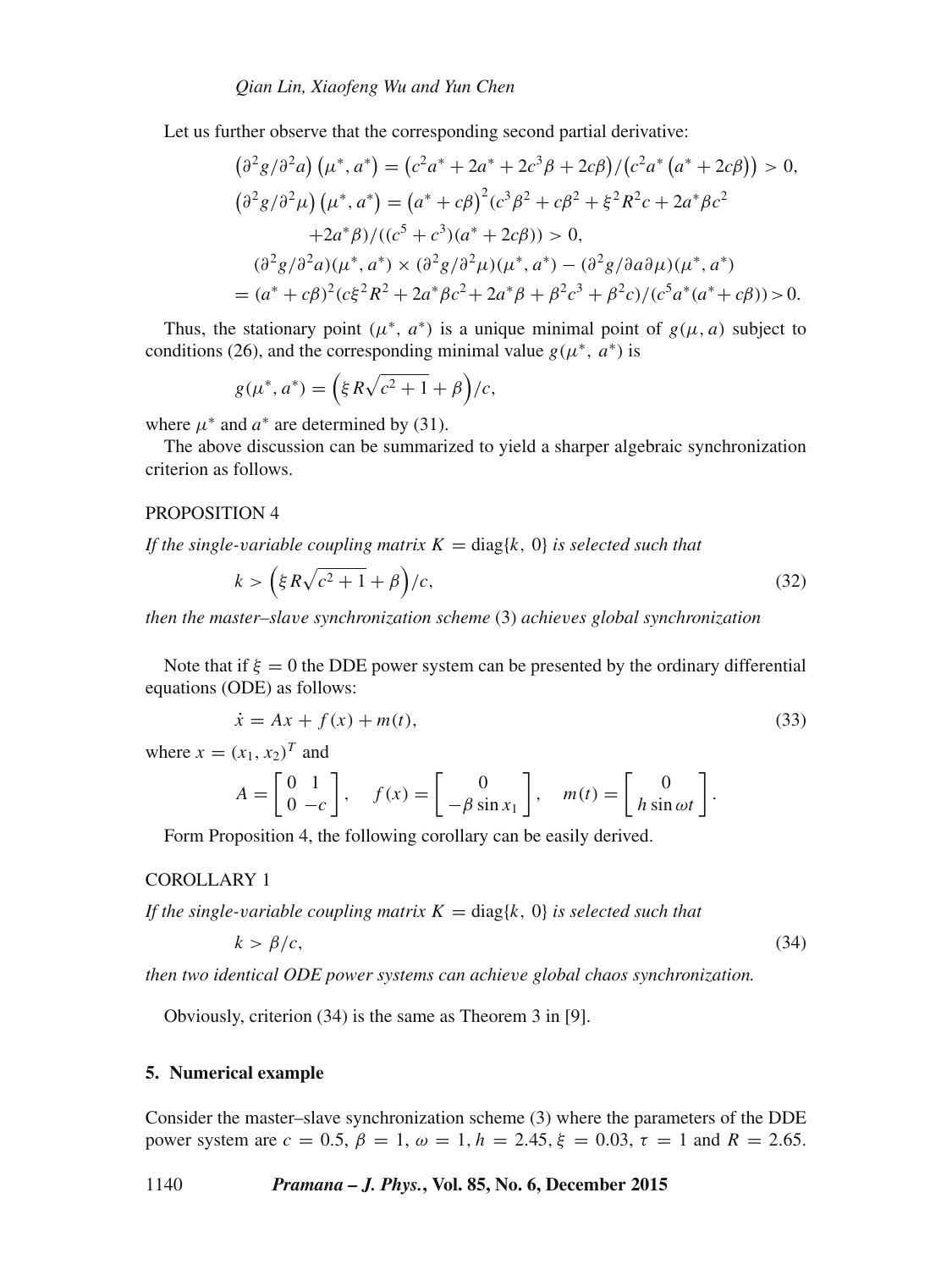*Frequency-domain criterion for the chaos synchronization*



**Figure 2.** The synchronization evolution for  $K = \text{diag}\{k, 0\}$  with  $k = 2.16$ , where initial conditions are  $x(0) = (-6, 2.5)^T$  and  $z(0) = (5, -9)^T$ .

The initial conditions of the master and slave DDE power systems are freely chosen as  $x(0) = (-6, 2.5)^T$  and  $z(0) = (5, -9)^T$ . Simply computing by the algebraic criteria (24)<br>and (32) we obtain the feedback matrix  $K = \text{diag}[k]$ . Of the synchronization controller and (32), we obtain the feedback matrix  $K = diag\{k, 0\}$  of the synchronization controller as follows:

By the algebraic criterion (24):  $k > 2.159$ ;

By the algebraic criterion (31):  $k > 2.178$ .

It is clear that the synchronizing condition obtained by the algebraic criterion (24) is weaker than that obtained by the algebraic criterion (32). Hence the frequency-domain criteria (12) and (13) are sharper than the LMI criteria (18) in this example. We take  $k = 2.16$ , illustrating the synchronization results in figure 2.

# **6. Conclusion**

This paper proposes the frequency-domain criteria for the global synchronization of the time-delay chaotic power systems coupled by the linear state-error feedback control. Based on the new frequency-domain criterion and the LMI criterion, some sufficient algebraic synchronization criteria for the single-variable linear coupling have been derived and formulated in simple algebraic inequalities, facilitating the design of synchronization controller. An example shows that the controller obtained by the frequency-domain criterion is sharper than that obtained by the LMI criterion.

## **Acknowledgements**

This work was supported by the National Nature Science Foundation of China under Grant Nos 61074012 and 11202239, by China Postdoctoral Science Foundation founded project under Grant No. 2012M521890 and by the Natural Science Foundation of Naval University of Engineering under Grant No. HGDYDJJ11010.